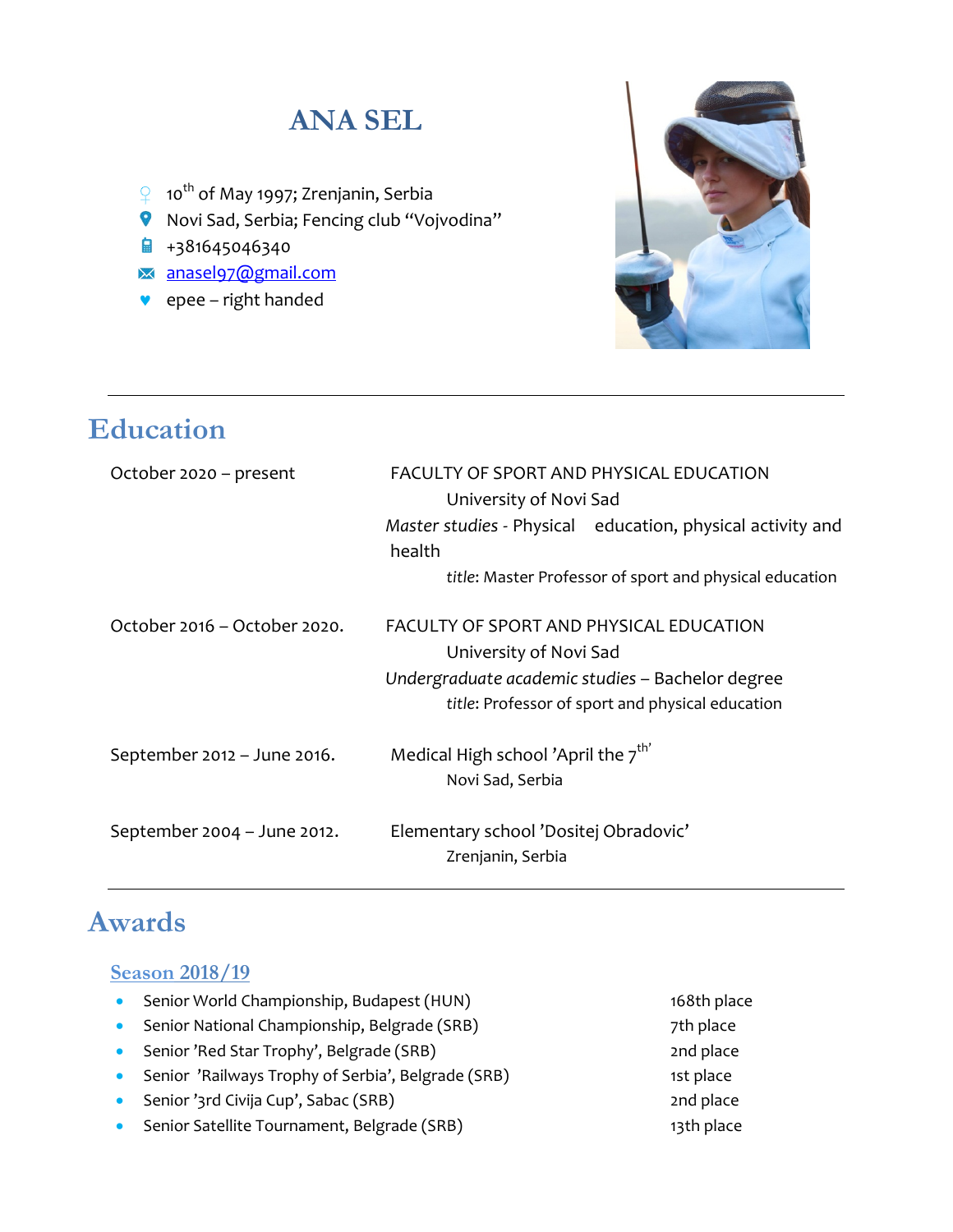### **Season 2017/18**

- Senior Mediteranian Games, Taragona (ESP)
- Senior European Chamionship, Novi Sad (SRB)
- Senior National Championship, Belgrade (SRB)
- Under 23 European Championship, Jerevan (ARM)
- Senior 'Red Star Thophy', Belgrade (SRB)
- Senior Satellite Tournament, Belgrade (SRB)
- Senior '2nd Civija Cup', Sabac (SRB) 3rd place

### **Season 2016/17**

- Senior European Championship, Tbilisi (GEO) 52th place
- Senior National Championship, Belgrade (SRB) 7th place
- Senior 'Trophy of Novi Sad', Novi Sad (SRB) 1st place
- Junior World Championship, Plovid (BUL) 96th place
- Junior European Championship, Plovdiv (BUL) 31st palce
- Senior 'Cup of Pobednik', Belgrade (SRB) 2nd place
- Junior 'Cup of Pobednik', Belgrade (SRB) 1st place
- Junior National Championship, Novi Sad (SRB) 3rd place
- Senior 'Red Star Trophy', Belgrade (SRB) 1st place
- Senior Under 23 Moediling, Wien (AUT) 38th place
- Junior World Cup 'Ferdinand de Martinego', Bratislava (SVK) 16th place
- Senior Satellite Tournament, Belgrade (SRB) 17th place
- Senior Balkan Championship, Varna (BUL) 10th place

#### **Season 2015/16**

- Senior National Champioship, Belgrade (SRB) 2nd place
- Senior 'Trophy of Novi Sad', Novi Sad (SRB) 5th place
- Junior 'Cup of Zeleznicar', Belgrade (SRB) 1st place
- Junior National Championship, Novi Sad (SRB) 1st place
- Junior World Cup 'Young Lions', Helsinki (FIN) 45th place
- Senior Balkan Champinship, Nis (SRB) 5th place
- Junior 'Railways Trophy of Serbia', Belgrade (SRB) 1st place
- Senior Satellite Tournament, Belgrade (SRB) 19th place
- Junior World Cup 'Heracles', Budapest (HUN) 15th place

#### **Season 2014/15**

| Senior National Championship, Belgrade (SRB) | 1st place  |
|----------------------------------------------|------------|
| Senior 'Trophy of Novi Sad', Novi Sad (SRB)  | 1st place  |
| Junior "Cup of Zeleznicar", Belgrade (SRB)   | 2nd place  |
| Junior European Championship, Maribor (SLO)  | 18th place |
| Junior National Championship, Novi Sad (SRB) | 3rd place  |
| Junior 'Cup of Pobednik', Belgrade (SRB)     | 1st place  |
| Senior 'Cup of Pobednik', Belgrade (SRB)     | 1st place  |
|                                              |            |

• Junor Selection Tournament of Hungarian Fencing Federation,

| 13th place                        |
|-----------------------------------|
| 79th place                        |
| 3rd place                         |
| 45th place                        |
| 1st place                         |
| 8th place                         |
| - <b>. .</b><br>$\sim$ 1 $\sim$ 1 |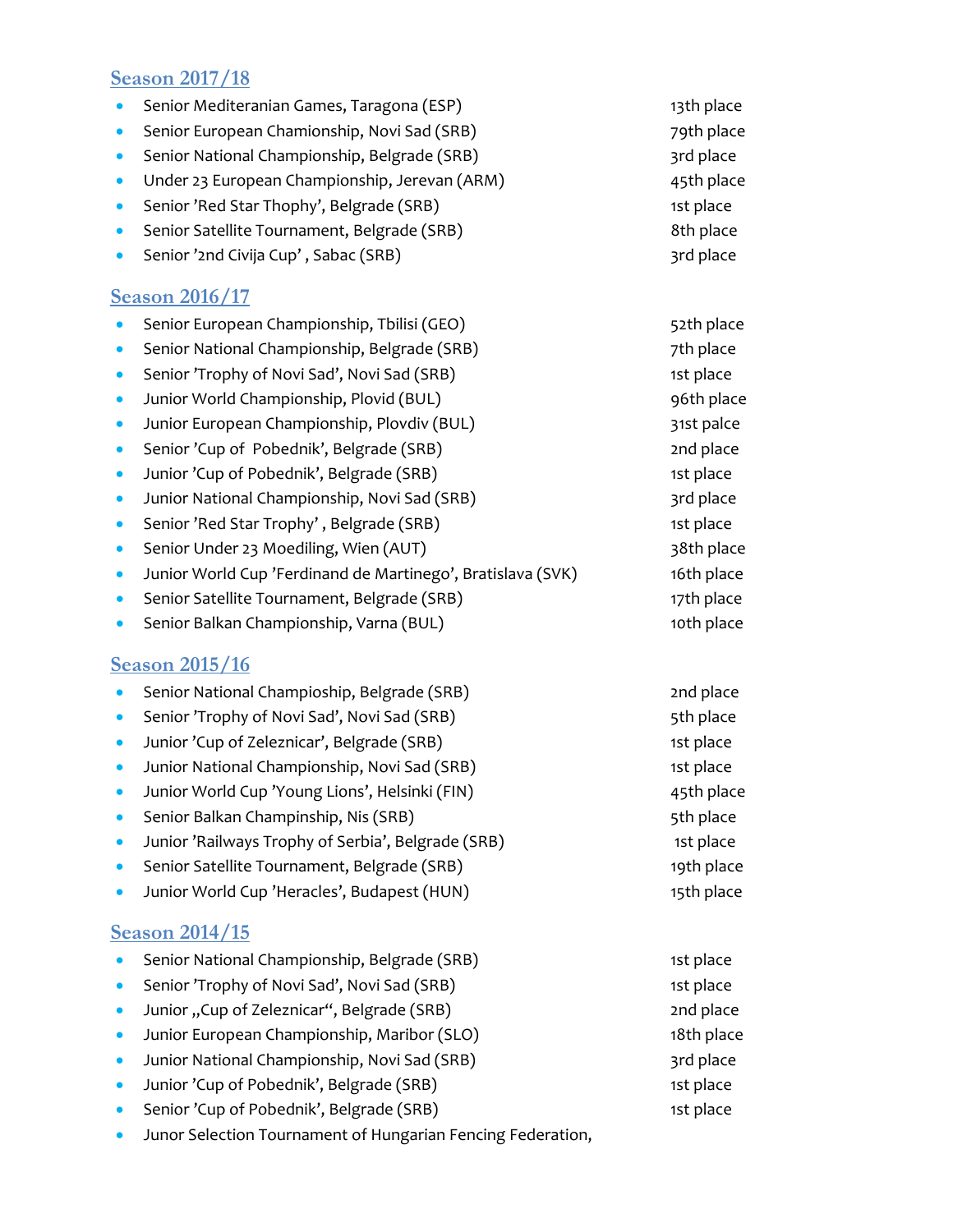| Szolnoc (HUN)                                                            | 12th place |
|--------------------------------------------------------------------------|------------|
| Senior 'Railways Trophy of Serbia', Belgrade (SRB)                       | 2nd place  |
| Senior Satellite Tournament, Belgrade (SRB)<br>$\bullet$                 | 3rd place  |
| <b>Season 2013/14</b>                                                    |            |
| Junior 'Memorial of Vadimir Judin'<br>$\bullet$                          | 1st place  |
| Cadet 'Memorial of Vladimir Judin'<br>$\bullet$                          | 3rd place  |
| Cadet 'Trophy of Novi Sad', Novi Sad (SRB)<br>$\bullet$                  | 2nd place  |
| Cadet National Champioship, Novi Sad (SRB)<br>$\bullet$                  | 1st place  |
| Senior 'Cup of Zeleznicar', Belgrade (SRB)<br>$\bullet$                  | 2nd place  |
| Cadet World Championship, Plovdiv (BUL)<br>$\bullet$                     | 46th place |
| Junior 'Cup of Pobednik', Belgrade (SRB)<br>$\bullet$                    | 1st place  |
| Cadet 'Cup of Pobednik', Belgrade (SRB)<br>$\bullet$                     | 3rd place  |
| Cadet European Championship, Jerusalem (ISR)<br>$\bullet$                | 10th place |
| Cadet 'Rapir Cup', Zagreb (CRO)<br>$\bullet$                             | 1st place  |
| Junior National Championship, Novi Sad (SRB)<br>$\bullet$                | 1st place  |
| Cadet European Circle 'Wigor Chalange', Goeteborg (SWE)<br>$\bullet$     | 35th place |
| Cadet European Circle Tournament, Copenhagen (DEN)<br>$\bullet$          | 15th place |
| Senior Satellite Tournament, Belgrade (SRB)<br>$\bullet$                 | 25th place |
| Junior World Cup 'Ferdinand de Martinego', Bratislava (SVK)<br>$\bullet$ | 42nd place |
| Cadet European Circle 'Hartmann Cup', Haidenheim (GER)<br>$\bullet$      | 23rd place |
| Cadet European Circle 'Trofeo Maestro Dario Codarin',<br>$\bullet$       |            |
| Klagenfurt (AUT)                                                         | 11th place |
| Cadet 'PBT Cup', Budapest (HUN)<br>$\bullet$                             | 3rd place  |
| <b>Season 2012/13</b>                                                    |            |
| Senior National Championship, Belgrade (SRB)<br>$\bullet$                | 5th place  |
| Cadet National Championship, Zrenjanin (SRB)                             | 1st place  |
| Junior National Championship, Novi Sad (SRB)                             | 3rd place  |
| Cadet 'Memorial of Vladimir Judin', Belgrade (SRB)<br>$\bullet$          | 1st place  |
| Senior 'Cup of Zeleznicar, Belgrade (SRB)<br>$\bullet$                   | 1st place  |
| Junior World Championship, Porec (CRO)<br>$\bullet$                      | 47th place |
| Cadet World Championship, Porec (CRO)<br>$\bullet$                       | 28th place |
| Cadet European Championship, Budapest (HUN)<br>$\bullet$                 | 55th place |
| Cadet 'Cup of Olimpija', Belgrade (SRB)<br>$\bullet$                     | 1st place  |
| Cadet European Circle 'Trofeo Maestro Dario Codarin',<br>$\bullet$       |            |
| Klagenfurt (AUT)                                                         | 23rd place |
| Cadet European Circle Tournament, Zrenjanin (SRB)<br>$\bullet$           | 33rd place |
| <b>Season 2011/12</b>                                                    |            |
| Senior National Championship, Belgrade (SRB)                             | 6th place  |
| Cadet Nacional Championship, Zrenjanin (SRB)<br>$\bullet$                | 1st place  |
| Senior 'Trophy of Novi Sad', Novi Sad (SRB)<br>$\bullet$                 | 3rd place  |
| Junior National Championship, Novi Sad (SRB)<br>$\bullet$                | 2nd place  |
| Senior 'Memorial of Ljubomir Savić', Belgrade (SRB)<br>$\bullet$         | 2nd place  |
|                                                                          |            |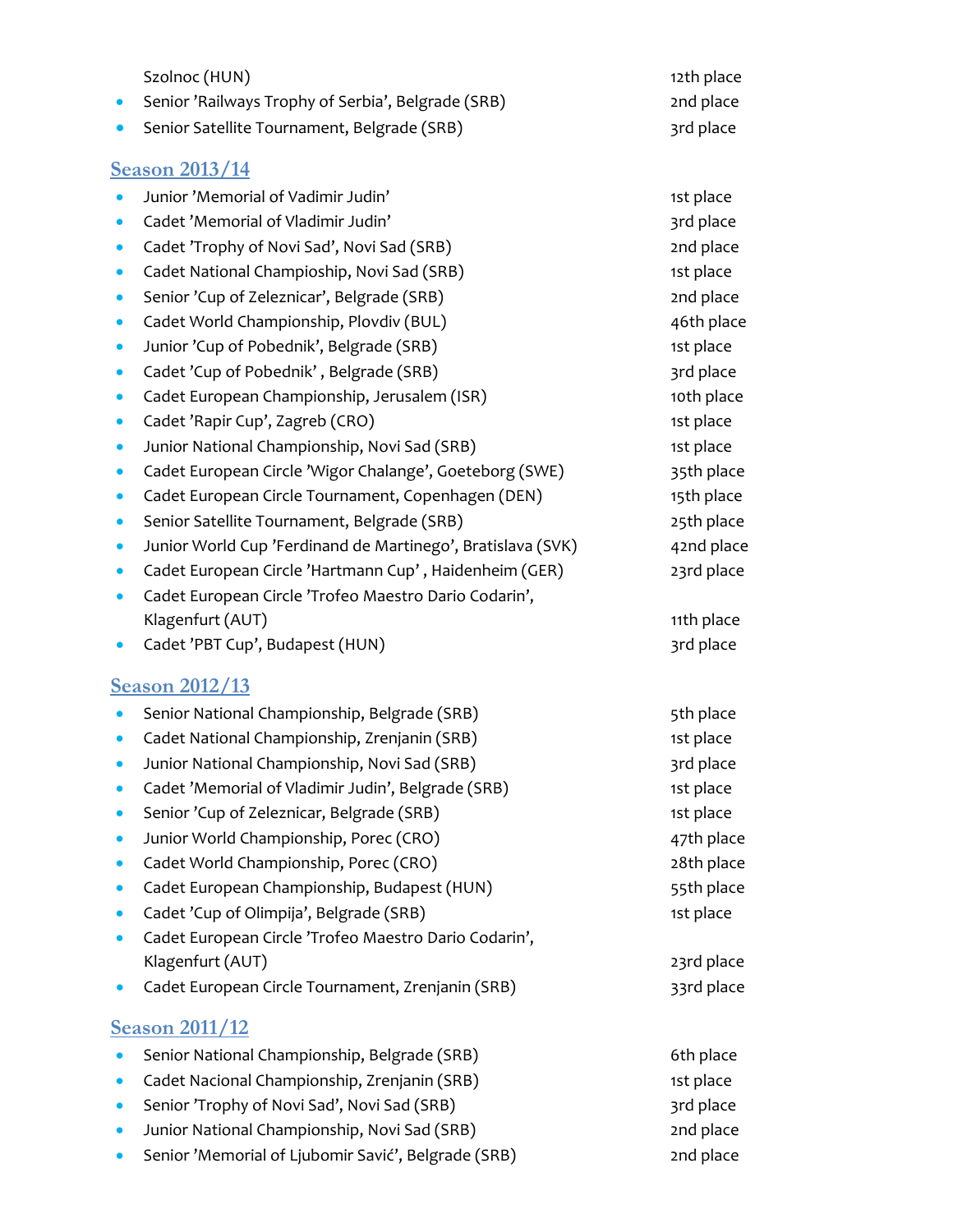|                       | Cadet European Championship, Porec (CRO)                  | 56th place |  |
|-----------------------|-----------------------------------------------------------|------------|--|
|                       | Cadet Mediteranian Championship, Porec (CRO)              | 5th place  |  |
|                       | Senior 'Memorial of Vladimir Mazuranic', Zagreb (CRO)     | 2nd place  |  |
|                       | Cadet European Circle 'Coupe de Danube', Bratislava (SVK) | 57th place |  |
|                       | Cadet European Circle 'Trofeo Maestro Dario Codarin',     |            |  |
|                       | Klagenfurt (AUT)                                          | 43rd place |  |
| $\bullet$             | Junior 'Trophy of Silni', Belgrade (SRB)                  | 1st place  |  |
|                       | Cadet European Circle Tournament, Zrenjanin (SRB)         | 11th place |  |
| <b>Season 2010/11</b> |                                                           |            |  |
|                       | Senior National Championship, Belgrade (SRB)              | 8th place  |  |
|                       | Cadet National Championship, Zrenjanin (SRB)              | 3rd place  |  |
|                       | Senior 'Trophy of Novi Sad', Novi Sad (SRB)               | 3rd place  |  |
| $\bullet$             | Junior National Championship, Novi Sad (SRB)              | 2nd place  |  |
|                       | Senior 'Memorial of Ljubomir Savić', Belgrade (SRB)       | 2nd place  |  |
|                       |                                                           |            |  |

• Cadet European Circle Tournament, Zrenjanin (SRB) 5th place

# **Summer programs attended**

| 2009. | - International fencing camp 'Cardak', Deliblatska Pescara, Serbia                                                                                                                                    |
|-------|-------------------------------------------------------------------------------------------------------------------------------------------------------------------------------------------------------|
| 2010. | - International fencing camp 'Karatas', Kladovo, Serbia<br>- International fencing camp 'Cardak', Deliblatska Pescara, Serbia                                                                         |
| 2011. | - International fencing camp 'Karatas', Kladovo, Serbia                                                                                                                                               |
| 2012. | - International fencing camp 'Karatas', Kladovo, Serbia                                                                                                                                               |
| 2013. | - International fencing camp 'Karatas', Kladovo, Serbia<br>- International FIE camp, Porec, Croatia<br>- International camp 'Sholty', Szombathely, Hungary<br>- International camp, Debrecen, Hungary |
| 2014. | - International camp 'Sholty', Szombathely, Hungary<br>- International camp, Tauberbischofsheim, Germany<br>- International camp, Heidenheim, Germany                                                 |
| 2015. | - International camp, Fruska gora, Serbia<br>- International camp, Kopaonik, Serbia<br>- Camp of Romanian National team, Poiana Brasov, Romania                                                       |
| 2016. | - International FIE camp, Plovdiv, Bulgaria                                                                                                                                                           |
| 2017. | - International camp, Kosjeric, Serbia                                                                                                                                                                |
|       |                                                                                                                                                                                                       |

• 2018. - Internatinal camp, Fruska gora, Serbia - National camp 'Karatas', Kladovo, Serbia

# **Coaches awards**

## **Season 2020/21**

- → Under 12, National Championship, Belgrade (SRB)
	- 1. Nastasija Petrović (FC 'Vojvodina')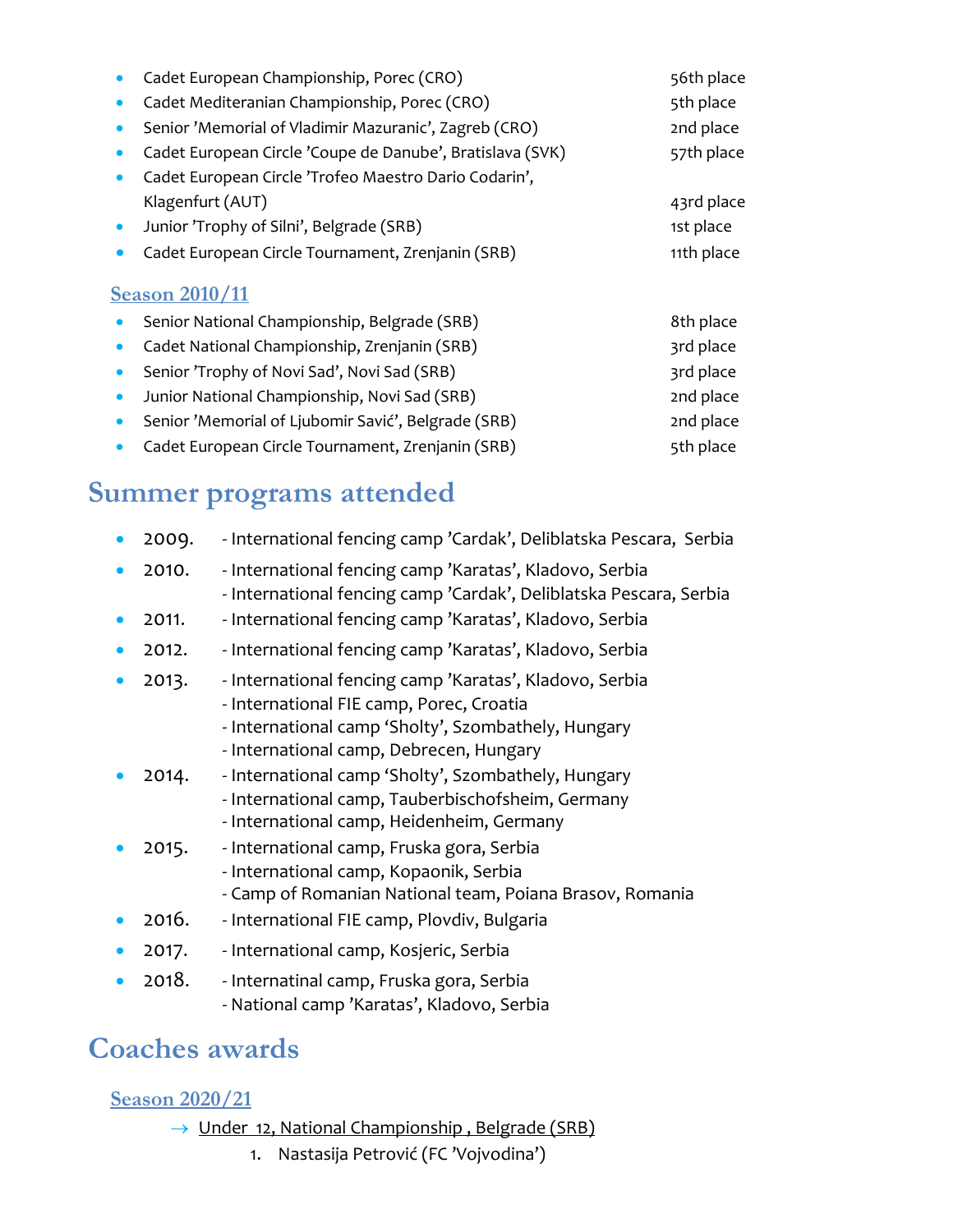2. Ena Penzeš (FC 'Vojvodina') 3. Magdalena Ćika and Kalina Vranješ (both FC 'Vojvodina') → Under 12, IV Tournament for National rang list, Belgrade (SRB) 1. Magdalena Ćika (FC 'Vojvodina') 2. Nastasija Petrović (FC 'Vojvodina') → Under 12, IV Tournament for National rang list, Belgrade (SRB) 2. Andrej Jevđenić (FC 'Vojvodina')  $\rightarrow$  Under 14, IV Tournament for National rang list, Belgrade (SRB) 3. Danijela Peković (FC 'Vojvodina')  $\rightarrow$  Under 12, II Tournament for National rang list, Belgrade (SRB) 1. Nastasija Petrović (FC 'Vojvodina') 2. Magdalena Ćika (FC 'Vojvodina') 3. Ena Penzeš (FC 'Vojvodina') → Under 12, II Tournament for National rang list, Belgrade (SRB) 2. Andrej Jevđenić (FC 'Vojvodina')  $\rightarrow$  Under 14, II Tournament for National rang list, Belgrade (SRB) 2. Isidora Doroški (FC 'Vojvodina') 3. Danijela Peković (FC 'Vojvodina') → Under 10, 'Trophy of Novi Sad', Belgrade (SRB) 1. Magdalena Ćika (FC 'Vojvodina') 2.Ena Penzeš (FC 'Vojvodina') 3. Kalina Vranješ (FC 'Vojvodina')

 $\rightarrow$  Under 12, 'Trophy of Novi Sad', Belgrade (SRB)

1. Isidora Doroški (FC 'Vojvodina')

- 2. Lana Nikšić (FC 'Vojvodina')
- 3. Magdalena Ćika and Hana Dubajić (both FC 'Vojvodina')
- $\rightarrow$  Under 12, 'V Trophy of Sindjelic', Belgrade (SRB)
	- 1. Lana Nikšić (FC 'Vojvodina')
	- 2. Nastasija Petrović (FC 'Vojvodina')
	- 3. Magdalena Ćika and Isidora Doroški (both FC 'Vojvodina')

### **Season 2019/20**

- → Under 12, 'Cup of Zeleznicar', Belgrade (SRB)
	- 1. Isidora Doroški (FC 'Vojvodina')
	- 2. Lana Nikšić (FC 'Vojvodina')
	- 3. Mila Vuletić and Magdalena Ćika (both FC 'Vojvodina')
- → Under 12, 'Memorial of Andrej Gardenjin', Belgrade (SRB)
	- 1. Isidora Doroški (FC 'Vojvodina')
	- 2. Magdalena Ćika (FC 'Vojvodina')
	- 3. Lana Nikšić and Mila Vuletić (both FC 'Vojvodina')